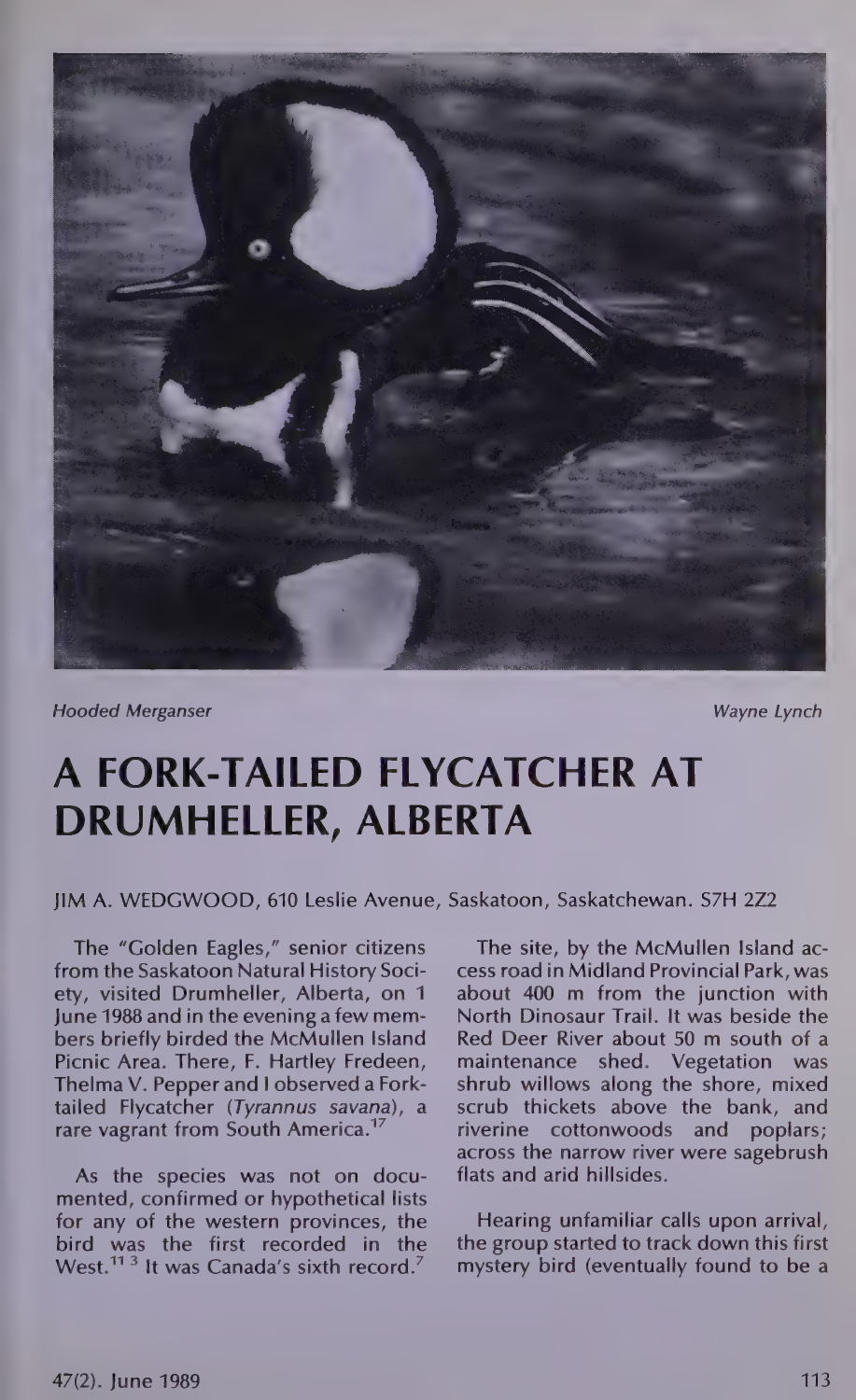Yellow-breasted Chat — rarity enough for birders from the extreme north of the Great Plains). Concurrently, the three of us noticed an exceptionally long-tailed black and white bird in a nearby dead tree top. Yet another ubiquitous magpie was the reaction. However, major differences were obvious — "a longish tail fluttering in the breeze . . . black and white plumage. I thought of a magpie but this bird was all white below and smaller" (Fredeen). Wé had a second mystery bird.

Hartley viewed the bird from a hillock to the northeast; Thelma and I edged closer to it from the northwest, pausing to observe. At 30 m we studied the bird for about 2 minutes before it flew off. As we had to break away, our attempt to relocate the stranger was brief; early next morning the entire party hunted for it unsuccessfully. The bird atlas surveyor for the Drumheller zone, Ross Dickson, Calgary, scoured the district on 4-5 June, locating the chat, but not the flycatcher.<sup>5</sup>

Observations aggregated about 5 minutes; the time was 8:50 p.m. (on 1 June sunset at Drumheller was 9:41 p.m. local time.)<sup>18</sup> Conditions were ideal: breeze light, sky clear, lighting mainly to front and side, lines of sight unobstructed. Only the upper part of the bird's back could not be seen fully. Because our viewing angle shifted as we approached, our perspective of the bird ranged from quarter-rear to quarter-front.

Head outline and bill shape were a flycatcher's, body size and posture a<br>kingbird's. One's attention was repeatedly drawn to the tail: it was much longer than the usual small bird's and considerably exceeded body length. Although the tail was deeply, yet narrowly forked, no scissoring movement was noticed. Each element of the bifurcation was built up of layered, progressively longer feathers, as on a Scissor-tailed Flycatcher. A jet-black cap similar to an Eastern Kingbird's extended below the eye and into the nape. Wings and tail were a gray-black, with no wing bars or banding. The portion of the back that could be seen appeared darkish. Contrasting sharply with the black cap were throat, side of neck around to the nape, and breast and belly, dazzling white in the lowering sun. The underparts had no bars, streaks or suffusions. No call, alarm or song notes were heard.

Reference to the National Geographic Society field guide indicated a Fork-<br>tailed Flycatcher.<sup>17</sup> Two differences, however, were noted: throat and neck were pure white on the observed bird, not off-white as illustrated, and, as fora female or moulter, tail length was threequarters of that portrayed. A photograph in the Audubon Society's Master Guide better accorded with the observations, particularly in depicting pure white below the cap and showing wing coverts only a shade lighter than primaries and secondaries.<sup>6</sup> The tail was longer than that on the immature sketched in the Master Guide. Based on tail length and also on colour tones, the Drumheller bird was deemed to be an adult.

Similar species? An accidental vagrant in Alberta and a species familiar to me from Texas birding, the Scissor-tailed Flycatcher, has other features in common with the fork-tail besides a resemblance in tails.<sup>16</sup> Colours and patterns, however, are profoundly unalike. Besides other affinities, the Eastern Kingbird and fork-tail are akin in size and in the distribution of black and white, yet tails differ basically in structure, length and banding.

The subspecies that is believed to throw off vagrants into North America ranges east of the Andes from northern<br>South America to Argentina.<sup>15</sup> This highly migratory southernmost population nests south to Patagonia, in semiarid habitats, and winters across the north of that continent, moving into the tropical zone at the end of the breeding season in austral fall (our spring). Rarely, a few birds fly to North America, where most reports are of vagrants wandering in the northern fall into southern and eastern United States. In eastern Canada the fork-tail is classed as an accidental." Thus this flycatcher's presence in Alberta on 1 June strained belief. The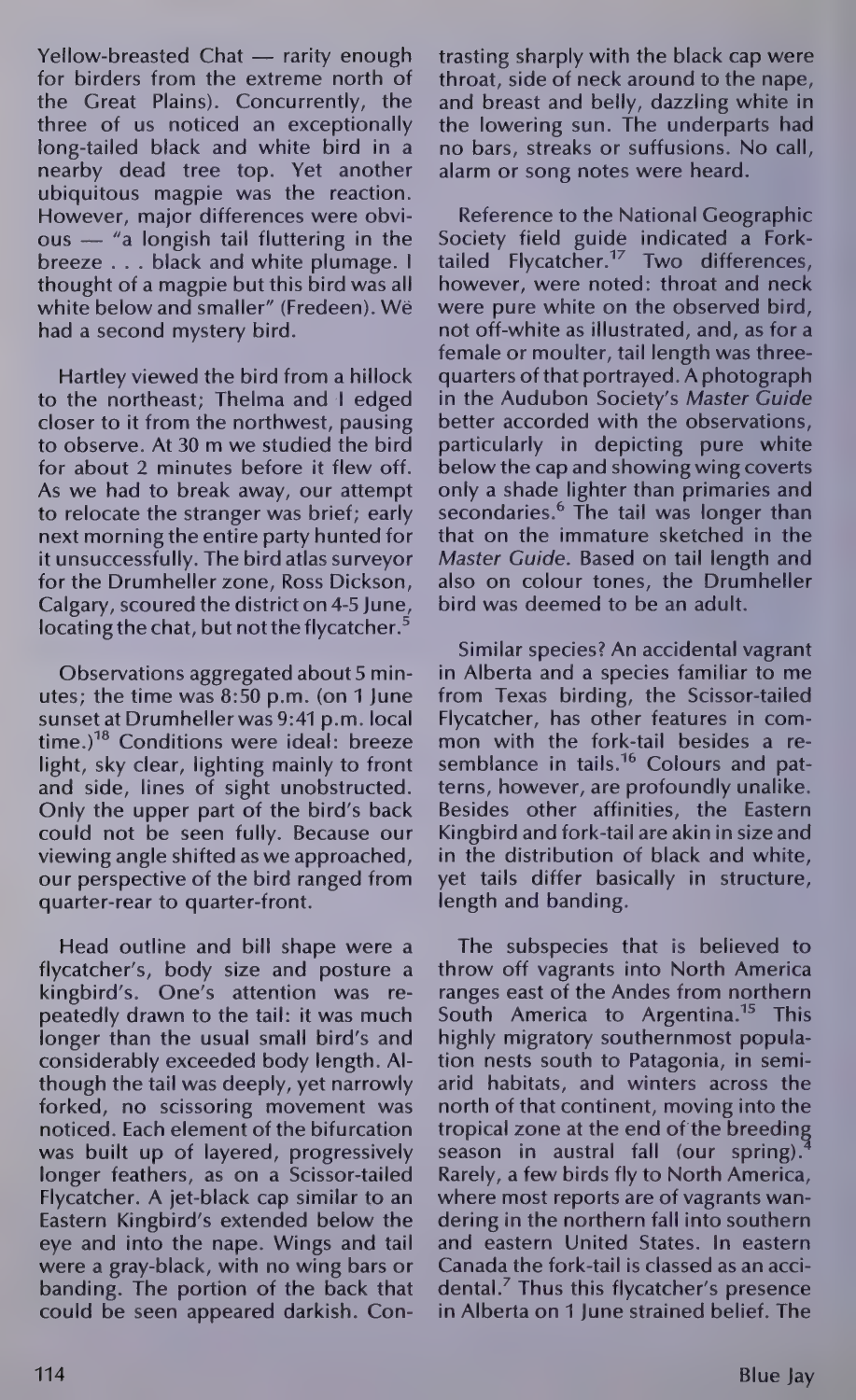

The Golden Eagles at Drumheller, Alberta.

Jim Pepper

usual hypotheses advanced to explain extralimital occurrences are cage escapees, abnormality causing wandering or lack thereof, weather-influenced movements, mass irruptions or random wandering normal for the species. A study of records and environmental conditions provided some rationale for the Drumheller bird.

The number of these birds reaching the United States and Canada is extremely small. Monroe and Barron listed only 40 records from the early 1800s to 1978.<sup>12</sup> Just four were in Canada: one at Thunder Bay — the only previous Canadian interior record — one in New Brunswick and two in Nova Scotia. Of the U.S. records only two, in Michigan and Wisconsin, were in the interior. Excepting a lone California report, all the rest were from south and east coast regions, with two-thirds of them in the Maryland-Nova Scotia zone. Over the last 40 years, reports per decade remained constant in the Gulf coast region, while increasing in this northern Atlantic coast zone from two in the 1940s to 12 in the 1970s. Unknown is the extent to which this increase either mirrors bird movements or reflects improvement in information gathering.

Fork-tails in North America were believed to be birds which overflew when migrating north from the Patagonian nesting grounds to the wintering range. Monroe and Baron noted that 33 of the 40 observations were late summer through fall, which is the austral spring. Movement then should have been southward, not to the north. They concluded that an unheard of austral spring migration continuing in the same direction as the austral fall movement was occurring.

The records for 1979 to 1987 indicated that established trends in numbers, loca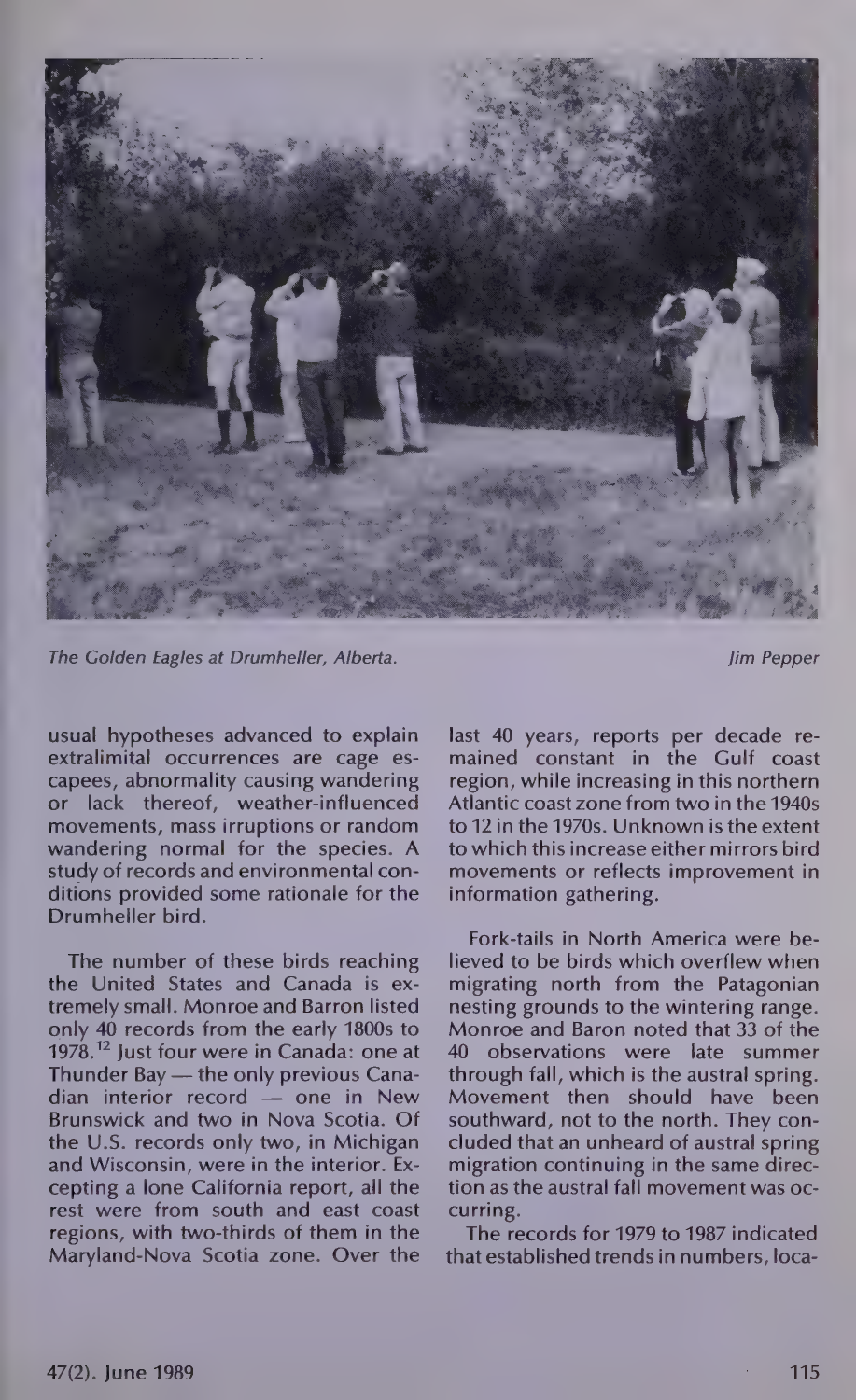tions and distribution continued into the 1980s. The incidence of reports increased again, to 16, including a sighting in Quebec in 1982.<sup>8</sup> Once more, most of them were in the northern Atlantic coastal zone in autumn. Only four were spring-summer and just one record, in Michigan, was from the interior.<sup>14</sup> Four birds were adults, one an immature. Against this historical background, circumstances and records in 1988 were then considered.

American Birds regional reports for spring 1988 for the territory of interest were examined.' The ten regions encompassing possible routes between South America and Alberta extended from the eastern Gulf coast and the Sonoran deserts north to the Prairie Provinces, and from the intermountain plateaus east into the Midwest. Four themes appeared in the reports: strong, sustained, warm southerly winds over most of the interior; continuance of extreme drought across almost the entire vast area; earlier-than-normal migrations and unusual numbers of southern rarities in most regions (for example, a tropical Great-tailed Grackle in South Dakota).<sup>2</sup> Several editors attributed the two avian phenomena to the winds.

Weather maps for the last 10 days of May displayed a fluid pattern of continuous strong southerlies, with origin at one time over the Caribbean, at another over the Mexican deserts; although shifting between Midwest and intermountain Great Basin, the dominant flow was through the central plains. Except for brief local interruptions by westerlies in the American Southwest and northwesterlies in Alberta, wind direction varied from southeasterly (for example, across the Midwest to Montana) to southwesterly. Strong winds occurred at night as well as during the day and at low eleva-<br>tions as well as high.<sup>10</sup>

Five reports of Fork-tailed Flycatchers in North America in 1988 equalled the previous high.<sup>19</sup> Following historical disposition, three were in coastal regions and two were in the interior: Alabama, Virginia, Quebec (September 1988), Wis-<br>consin and Alberta.<sup>9 19 13 20</sup> Three sites were practically the same distance north, in a narrow band approximating 50° north latitude: the Wisconsin bird at 47°, Drumheller's at 52 $^{\circ}$  and Quebec's on Anticosti Island at 49 $^{\circ}$ ,<sup>13</sup> From the wintering grounds in South America<sup>12</sup>, which are  $0^\circ$  to 10 $^\circ$  north latitude, these birds appear to have wandered half the distance from equator to pole. More germane, four of the five observations were in spring and summer; only the Quebec sighting was in autumn.<sup>13'</sup> This occurr ence, a reversal of historical timing, suggests that these four birds overshot the austral autumn migration target.

In sum, several conditions were conducive to a Fork-tailed Flycatcher being in Alberta in spring 1988: some species abnormality caused flights northward and southward — far beyond the nominal range, southerly winds evidently drafted many rarities into the continent's interior, with warm, arid conditions possibly contributing to these movements and the wind pattern's southeasterly component may have displaced the forktail westward — without which shift it could have been another Thunder Bay or Wisconsin sighting. Although most fork-tails are reported from the Atlantic coast region, five records are in a band at 50° north latitude, and thus the extent of the Drumheller bird's northward flight was not unique. Observations north of the Gulf coast region have increased in each recent decade, with 1988 being a high year, but, unusually, most of the finds were in spring. These several factors, however, could create only onehalf the observation; fortuitous or planned, the other half resulted from more birding, our presence in Drumheller so demonstrating.

There were two purposes for the Drumheller trip. One was to tour the new Tyrrell Museum of Palaeontology, a first-rate museum well worth a visit, and the other was to bird the Red Deer valley and adjunct coulees, a great place for birds.